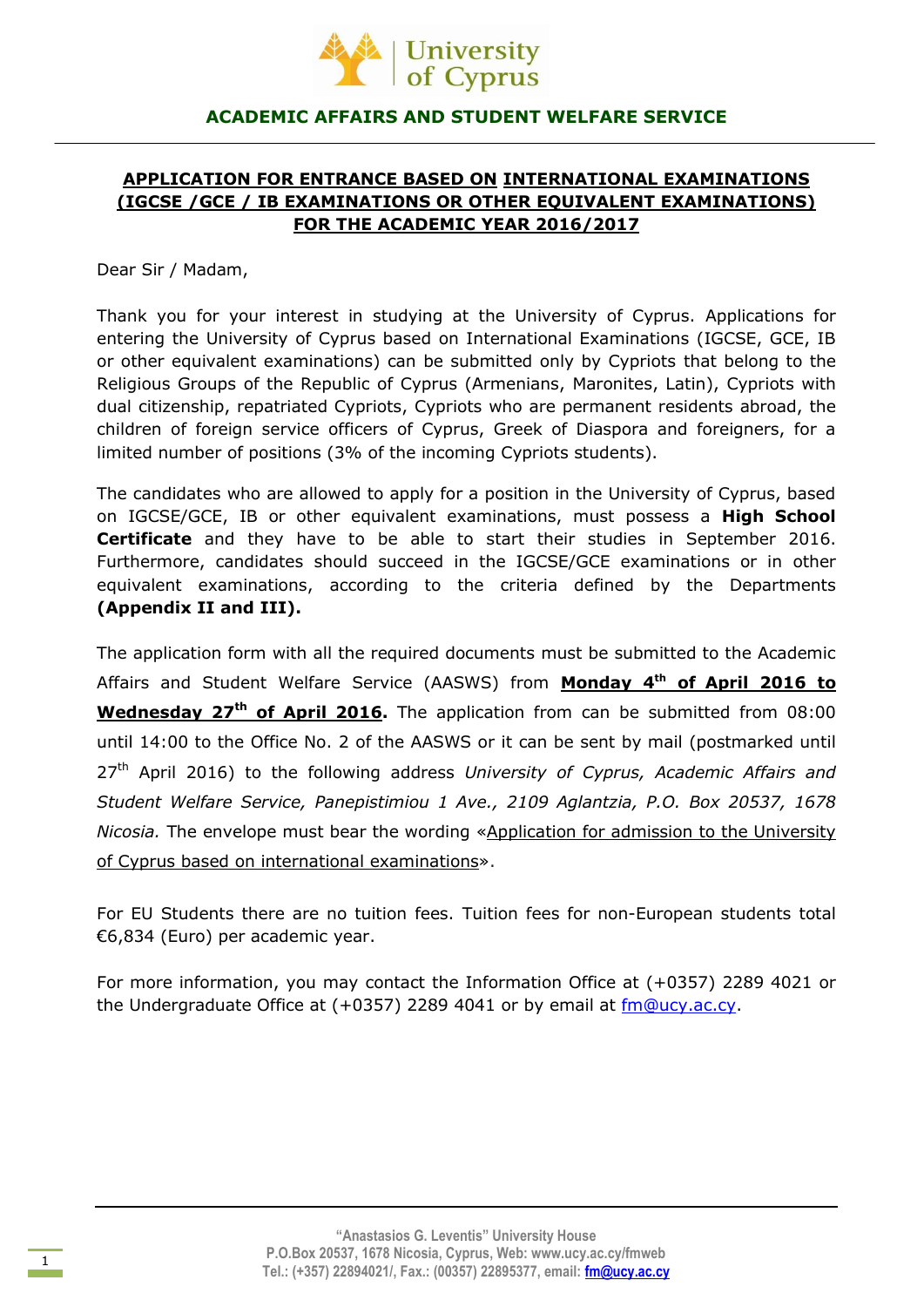

# **ACADEMIC AFFAIRS AND STUDENT WELFARE SERVICE**

# **APPLICATION FOR ENTRANCE BASED ON INTERNATIONAL EXAMINATIONS (IGCSE /GCE / IB EXAMINATIONS OR OTHER EQUIVALENT EXAMINATIONS) FOR THE ACADEMIC YEAR 2016/2017**

The application form with all the required documents must be submitted to the Academic Affairs and Student Welfare Service (AASWS) from **Monday 4 th of April 2016 to Wednesday 27th of April 2016.** The application from can be submitted from 08:00 until 14:00 to the Office No. 2 of the AASWS or it can be sent by mail (postmarked until 27th April 2016) to the following address *University of Cyprus, Academic Affairs and Student Welfare Service, Panepistimiou 1 Ave., 2109 Aglantzia, P.O. Box 20537, 1678 Nicosia.* The envelope must bear the wording «Application for admission to the University of Cyprus based on international examinations».

The selection of candidates by the Departments will be based on the Undergraduate Rules for the admission of candidates to the University of Cyprus based on international examinations **(Appendix I)**.

# **Α. GENERAL STUDENT INFORMATION**

1. Please complete the following information:

| Surname                                | Name           | Father's Name                                                                                                        |  |
|----------------------------------------|----------------|----------------------------------------------------------------------------------------------------------------------|--|
|                                        |                |                                                                                                                      |  |
| 3. Permanent Address                   |                |                                                                                                                      |  |
|                                        |                |                                                                                                                      |  |
|                                        |                |                                                                                                                      |  |
| Postcode:                              |                |                                                                                                                      |  |
|                                        |                | Country: CY: Cyprus $\bigcap$ , GR: Greece $\left( \begin{array}{c} \end{array} \right)$ , OTH: Other (Please state) |  |
|                                        |                | Telephone Number:  Mobile Number                                                                                     |  |
|                                        |                |                                                                                                                      |  |
| <b>B. PERSONAL STUDENT INFORMATION</b> |                |                                                                                                                      |  |
| 1. <u>Sex</u> : Male (M):              | Female $(F)$ : |                                                                                                                      |  |
|                                        |                |                                                                                                                      |  |
|                                        |                |                                                                                                                      |  |
|                                        |                | 4. Citizenship: CY: Cypriot $\bigcup$ , GR: Greek $\bigcup$ , OTH: Other (Please state)                              |  |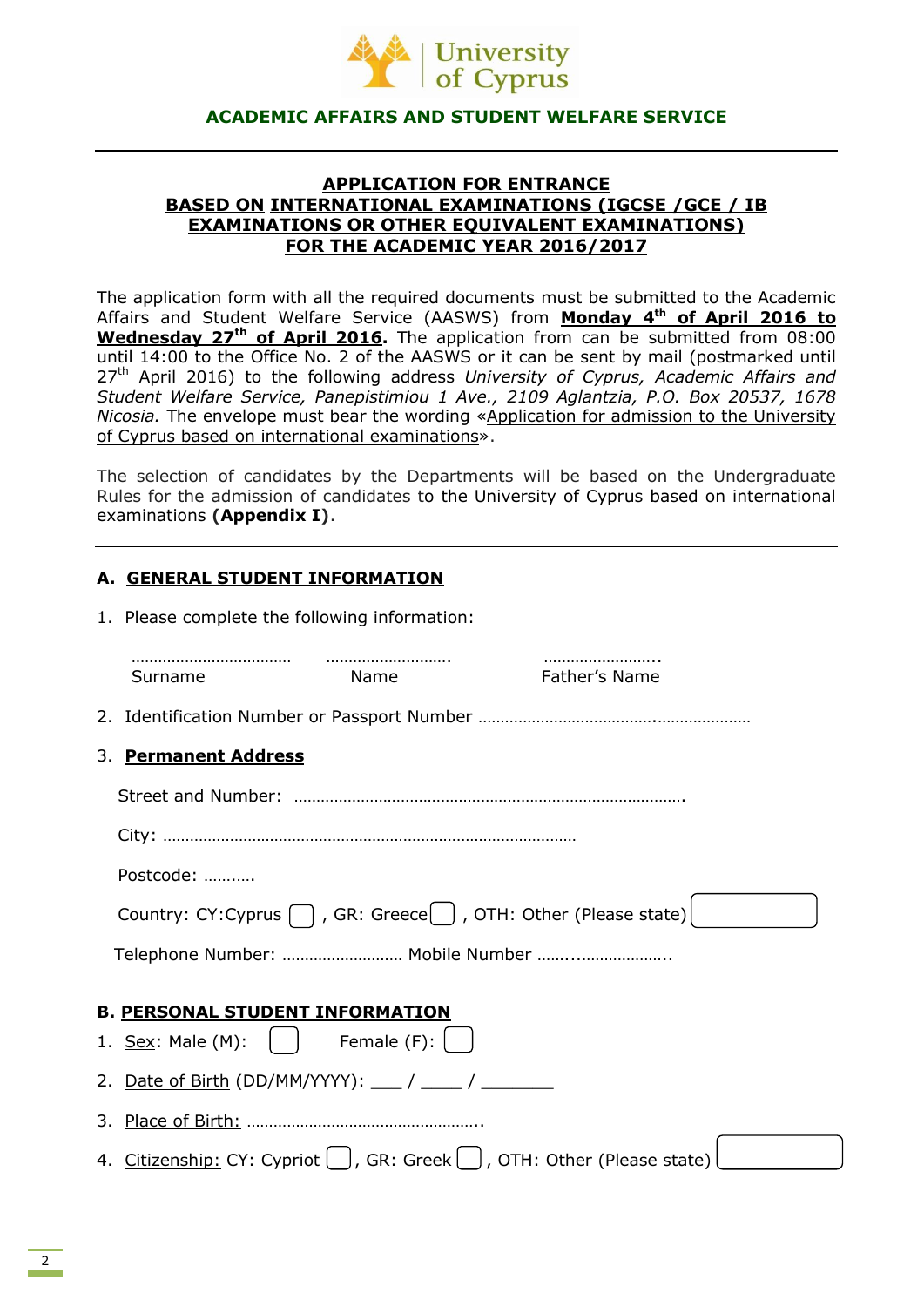5. Community (For Cypriots only):

| <b>COMMUNITY</b> | <b>CODE</b> | MARK "X" |
|------------------|-------------|----------|
| Greekcypriot     | EK          |          |
| Turkishcypriot   | TK          |          |
| Armenian         | AP          |          |
| Latin            | ΛA          |          |
| Maronite         | MA          |          |

6. Email address: …………………………………………..

# **C. INFORMATION FOR ENTRY**

**1. Please state the precise title of the programme you are applying for (note "X"). In case you are applying for more than one program, please state your options in order of preference (1-4).**

# **FACULTY OF HUMANITIES**

| <b>DEPARTMENT- PROGRAMME</b>                    | <b>CODE</b> | <b>MARK "X"</b> |
|-------------------------------------------------|-------------|-----------------|
| English Studies-English Language and Literature | ΑΓΓΛ/ΑΓΓ    |                 |
| French and European Studies                     | LEΣ.        |                 |
| <b>Turkish Studies</b>                          | TOY/TOM     |                 |

# **FACULTY OF PURE AND APPLIED SCIENCES**

| <b>DEPARTMENT- PROGRAMME</b>      | <b>CODE</b> | <b>MARK "X"</b> |
|-----------------------------------|-------------|-----------------|
| <b>Biological Sciences</b>        | <b>BIO</b>  |                 |
| <b>Mathematics and Statistics</b> | ΜΑΣ         |                 |
| Computer Science                  | <b>ENA</b>  |                 |
| Physics                           | ΦΥΣ         |                 |
| Chemistry                         | <b>XHM</b>  |                 |

# **MEDICAL SCHOOL**

| <b>DEPARTMENT- PROGRAMME</b> | <b>CODE</b> | <b>MARK "X"</b> |
|------------------------------|-------------|-----------------|
| Medical School               |             |                 |

# **FACULTY OF SOCIAL SCIENCES AND EDUCATION**

| <b>DEPARTMENT- PROGRAMME</b>                                 | <b>CODE</b> | <b>MARK "X"</b> |
|--------------------------------------------------------------|-------------|-----------------|
| Education - Primary School                                   | ΕΠΑΔ/ΕΠΑ    |                 |
| Education - Preschool                                        | ΕΠΑΠ/ΕΠΑ    |                 |
| Social and Political Sciences - Sociology                    | KOIN/KNE    |                 |
| Social and Political Sciences - Political<br><b>Sciences</b> | ПОЛЕ/КПЕ    |                 |
| Social and Political Sciences - Journalism                   | ΔΜΣ         |                 |
| Law                                                          | <b>NOM</b>  |                 |
| Psychology                                                   | ΨYΧ         |                 |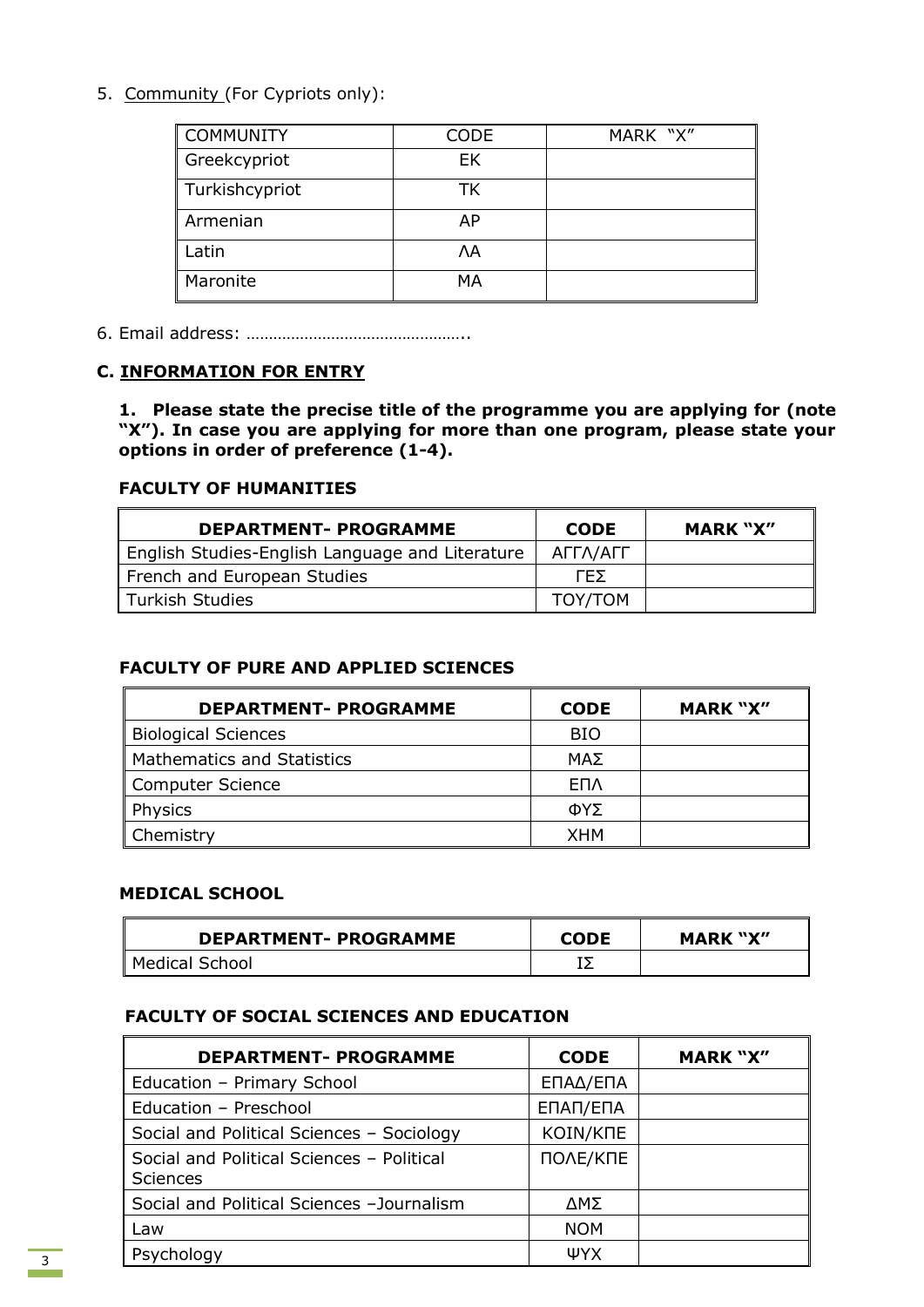| <b>FACULTY OF ECONOMIC AND MANAGEMENT</b> |  |
|-------------------------------------------|--|
|-------------------------------------------|--|

| <b>DEPARTMENT- PROGRAMME</b>                                            | <b>CODE</b> | <b>MARK "X"</b> |
|-------------------------------------------------------------------------|-------------|-----------------|
| <b>Business and Public Administration</b>                               | ΛΕΛΛ        |                 |
| Accounting and Finance                                                  | <b>AOX</b>  |                 |
| <b>Economics</b>                                                        | <b>OIK</b>  |                 |
| Economics - International, European and   ΔΙΕΟ /ΟΙΚ<br>Economic Studies |             |                 |
| Interdepartmental Program in Mathematics<br>and Economics               | MOOK        |                 |

# **FACULTY OF ENGINEERING**

| <b>DEPARTMENT- PROGRAMME</b>                                               | <b>CODE</b>        | <b>MARK "X"</b> |
|----------------------------------------------------------------------------|--------------------|-----------------|
| Architecture                                                               | <b>APH</b>         |                 |
| Electrical and Computer Engineering-Electrical                             | HAEM/              |                 |
| Engineering                                                                | <b>HMY</b>         |                 |
| Electrical and Computer Engineering-Computer                               | MH <sub>IO</sub> / |                 |
| Engineering                                                                | <b>HMY</b>         |                 |
| Mechanical and Manufacturing Engineering-<br><b>Mechanical Engineering</b> | MMK                |                 |
| Civil and Environmental Engineering                                        | ппм                |                 |

# **FACULTY OF LETTERS**

| <b>DEPARTMENT- PROGRAMME</b>                | <b>CODE</b> | <b>MARK "X"</b> |
|---------------------------------------------|-------------|-----------------|
| <b>Byzantine and Modern Greek Studies</b>   | <b>BNE</b>  |                 |
| History and Archaeology                     | ΙΣΑ         |                 |
| Classics and Philosophy / Classical Studies | ΚΛΑΣ/ΚΦΙ    |                 |
| Classics and Philosophy / Philosophy        | ΦΙΛ/ΚΦΙ     |                 |

# **2. Please state the educational institutions you have attended in chronological order:**

| <b>Educational Institution</b> | Duration of Attendance<br>(DD/MM/YY - DD/MM/YY) | Grade average |
|--------------------------------|-------------------------------------------------|---------------|
|                                |                                                 |               |
|                                |                                                 |               |
|                                |                                                 |               |
|                                |                                                 |               |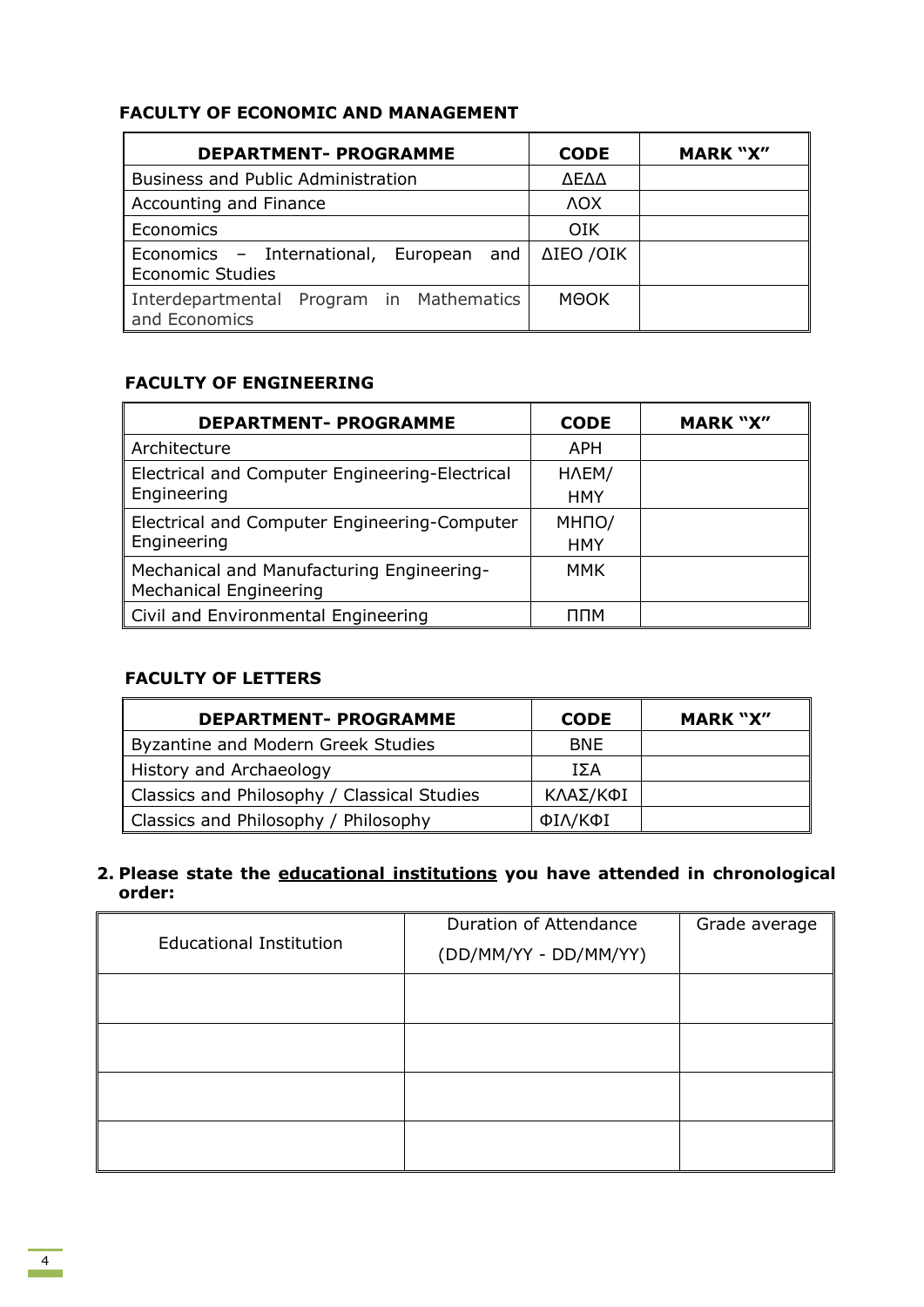# **3. Please state the examinations and the results achieved in the Greek Language:**

| Level<br>(e.g. IGCSE/GCE/IB<br>Modern Greek) | Awarding Body | Grade | Examination<br>date |
|----------------------------------------------|---------------|-------|---------------------|
|                                              |               |       |                     |
|                                              |               |       |                     |

**4. Please state the GCE/IGCSE/ΙΒ or other equivalent examinations you have acquired or you are expecting to acquire until August:** *(To be completed only by Cypriots belonging to the Religious Groups of the Republic of Cyprus (Armenians, Maronites, Latin), Cypriots with dual citizenship, repatriated Cypriots, Cypriots who are permanent residents abroad, the children of Foreign Service Officers of Cyprus and foreigners)*

| Examination<br>date | Awarding Body | Level<br>(e.g. IGCSE/GCE<br>A´Level, O´Level) | Subject | Grade |
|---------------------|---------------|-----------------------------------------------|---------|-------|
|                     |               |                                               |         |       |
|                     |               |                                               |         |       |
|                     |               |                                               |         |       |
|                     |               |                                               |         |       |
|                     |               |                                               |         |       |
|                     |               |                                               |         |       |
|                     |               |                                               |         |       |
|                     |               |                                               |         |       |
|                     |               |                                               |         |       |

**5. Please enclose the following copies and mark accordingly the corresponding box (√):**

| <b>Certificates</b>                                                           |   |
|-------------------------------------------------------------------------------|---|
|                                                                               | √ |
| ■ IGCSE/GCE/IB or other equivalent examination in Modern Greek                |   |
| Three GCE A' Level subjects or other equivalent examinations, according       |   |
| to the criteria defined by the Departments (Appendix II and III).             |   |
| <b>E</b> Certificate of citizenship (e.g. copy of passport or Identity Card). |   |
| <b>E</b> Copy of passport or Identity Card                                    |   |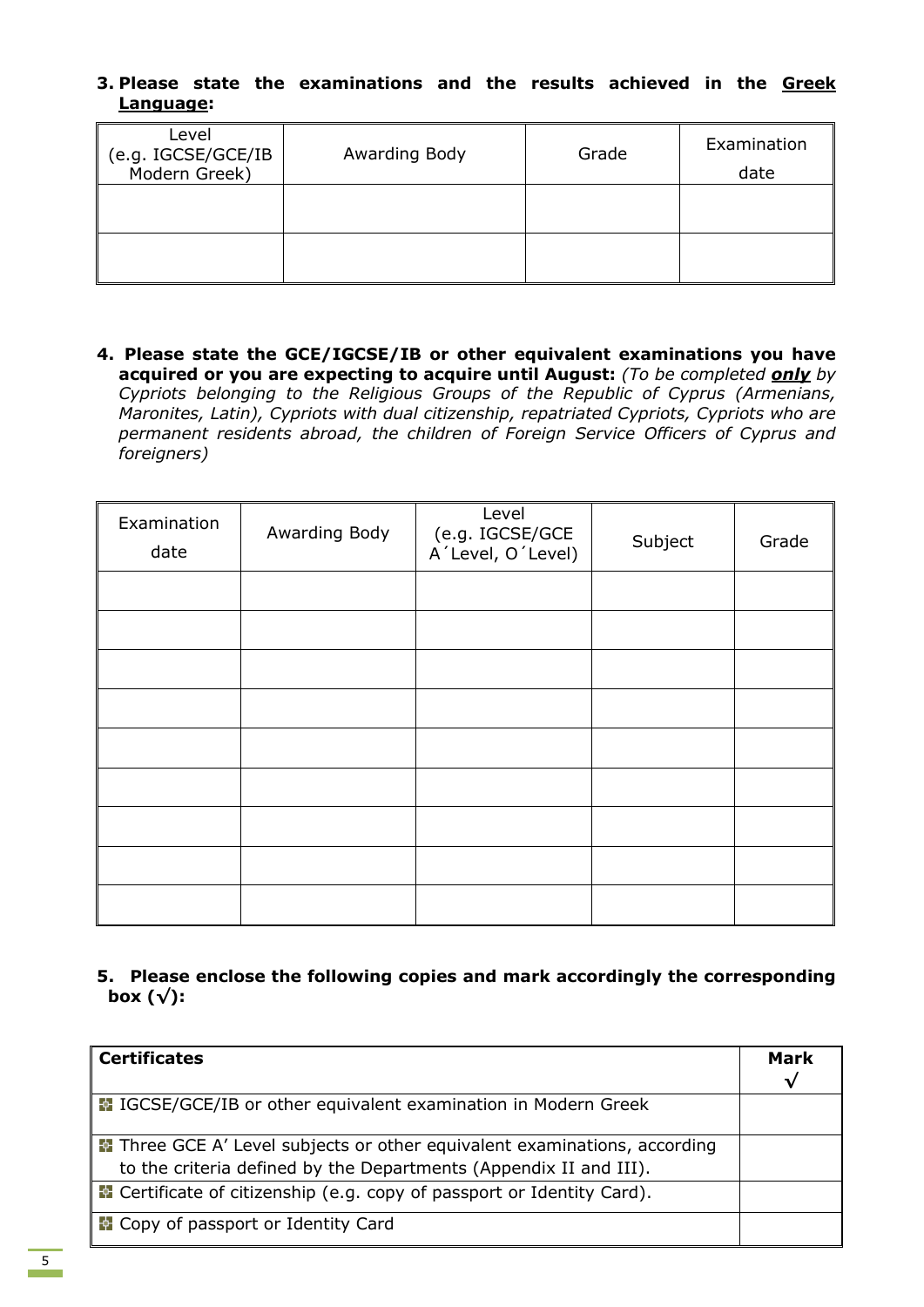| Secondary Education Diploma recognized by the appropriate education                |  |
|------------------------------------------------------------------------------------|--|
| authority of the country (The diploma should be translated in Greek                |  |
| language).                                                                         |  |
| <b>E</b> If the institution you have attended is not public, a certificate of      |  |
| recognition by the appropriate Ministry of the Country must be submitted.          |  |
| <b>E</b> Certificate of Primary School abroad (to be submitted only by repatriated |  |
| Cypriots).                                                                         |  |
| Certificate of performance of Primary or/and Secondary Education (to be            |  |
| submitted only by children of Foreign Service officers of Cyprus).                 |  |
| <b>E</b> Certificate of belonging to the Armenian, Maronite or Latin Religious     |  |
| Groups of Republic of Cyprus (to be submitted only by Cypriots belonging           |  |
| to the Religious Groups)                                                           |  |
| Certificate of employment by the Ministry of Foreign Affairs (to be                |  |
| submitted only by children of Foreign Service officers of Cyprus).                 |  |

# **D. TUITION FEES**

For EU Students there are no tuition fees. For non-European students tuition fees total **€6,834** (Euro) per academic year.

# **E. SCHOLARSHIPS**

In case you have already a scholarship from another source, please state the organisation, the duration and the amount granted.

Organization: ……………………………………………………………………………………… Duration of scholarship: From ……………………………….To…………………………….. Amount granted: ……………………………………………………………………………

# **F. TEMPORARY RESIDENTS PERMIT**

Foreign students are needed to acquire a student visa for entry to Cyprus or to renew a temporary resident's permit in the Republic of Cyprus **(Appendix IV).**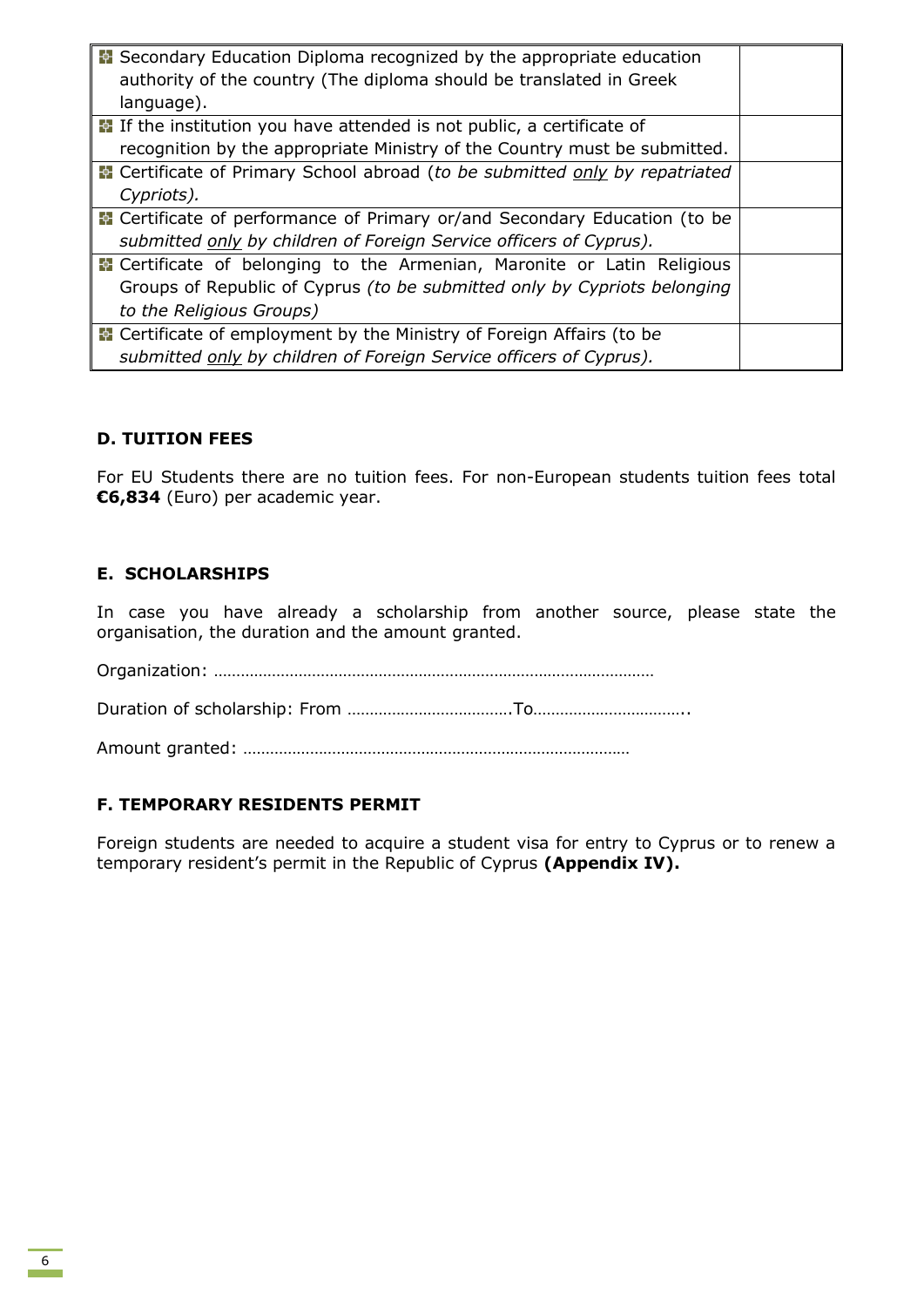# **G. OTHER**

The applicant is expected to begin his/her studies at the University of Cyprus in September 2016. Applicants who do not possess a secondary school leaving certificate, must submit a certification of expected graduation from their school. Male candidates must also submit a certification of expected completion of their National Guard Service.

**------------------------------------------------------------------------------------------**

### **STUDENT DECLARATION**

- **(a) I confirm that all the information provided on this form is complete and accurate. If I am admitted, I agree to comply with the rules and regulations of the University of Cyprus.**
- **(b) I declare that once accepted as a student of the University of Cyprus, I consent to the processing by the University of my Personal Data in accordance with the provisions of the Personal Data (Protection of Individuals) Law. I acknowledge that all my personal data will be maintained and treated with confidentiality by the authorized University staff. Information relating to me will not be disclosed to third persons. In case that I am not admitted at the University of Cyprus, I understand that my personal data collected will be destroyed and not processed furthermore.**

**Applicant´s Signature Date** 

**……………… ……………. …………………………**

ΕΠ/ΜΣ 30/03/2016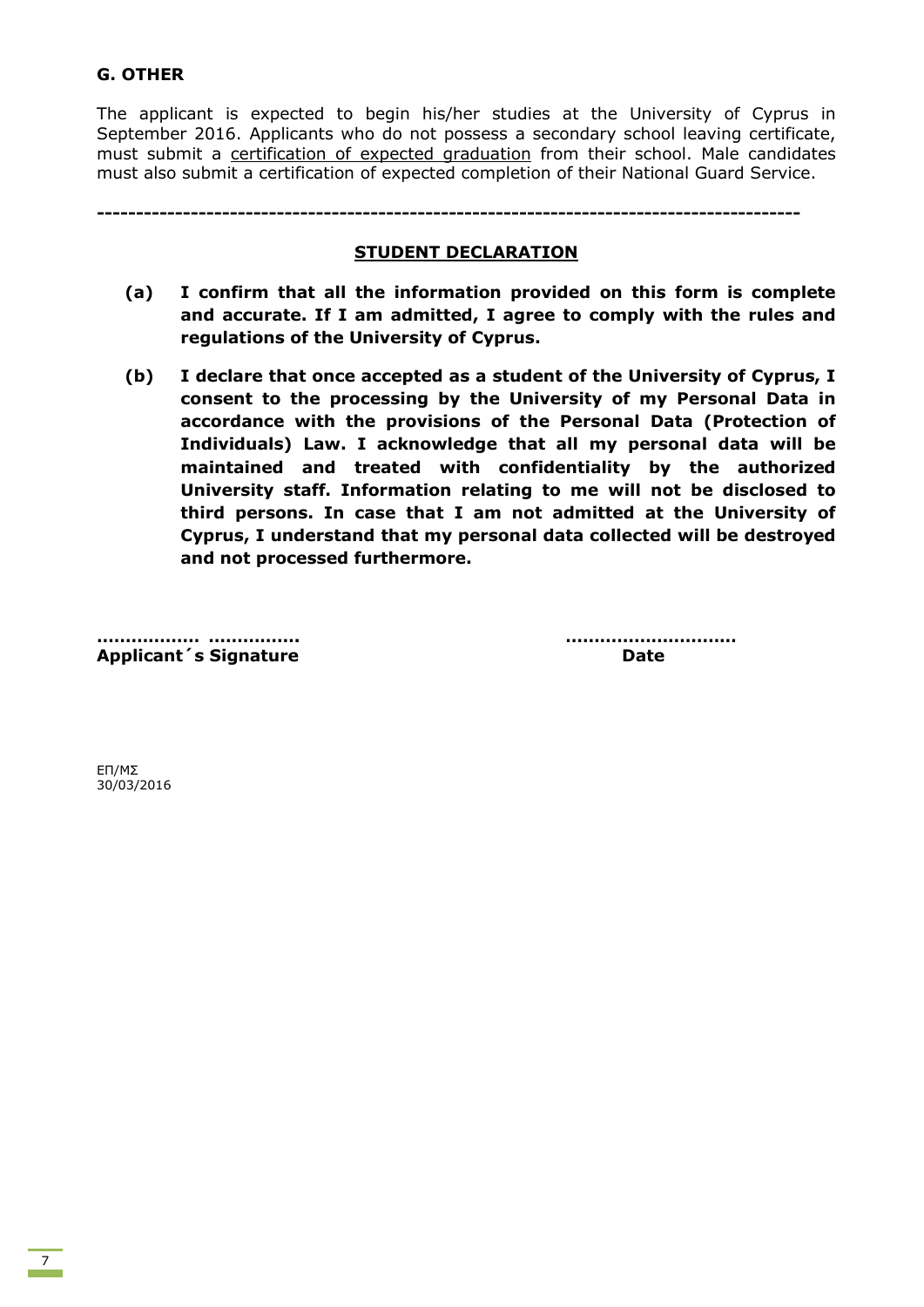

# **ACADEMIC AFFAIRS AND STUDENT WELFARE SERVICE**

# **APPROPRIATE REQUIREMENTS PER CATEGORY OF CANDIDATES**

### **A. REQUIREMENTS FOR ALL THE CATEGORIES**

1. Cypriots that belong to the Religious Groups of the Republic of Cyprus (Armenians, Maronites, Latin), Cypriots with dual citizenship, repatriated Cypriots, Cypriots who are permanent residents abroad, the children of foreign service officers of Cyprus, Greek of Diaspora and foreigners can apply for a limited number of positions (3% of the incoming Cypriots students), based on IGCSE/GCE/IB examinations or other equivalent examinations.

2. Candidates who are allowed to apply for a position based on the IGCSE/GCE/IB or other equivalent examinations must meet the following minimum requirements.

Furthermore, all candidates must meet the grade requirements that are defined by the Departments of the University **(Appendices II & III)**.

- IGCSE/ GCE in Modern Greek or other equivalent examinations
- Three subjects in GCE A' Level with grades defined by the Department.
- Graduates of a Secondary School recognized by the appropriate education authority of their country.

The examinations that are equivalent to IGCSE/ GCE/ ΙΒ examinations are defined by the University of Cyprus.

# **B. ADDITIONAL REQUIREMENTS PER CATEGORY**

# **REQUIREMENTS FOR CYPRIOTS**

- **1. Requirements for Cypriots belonging to the Religious Groups of the Republic of Cyprus (Armenians, Maronites, Latin)**
- I. Graduates of a Secondary School recognized by the appropriate education authority of their country
- II. Certificate of belonging to one of the Religious Groups of the Republic of Cyprus (Armenians, Maronites, Latin)

III.Copy of identity card or passport

# **2. Requirements for Cypriots with dual citizenship**

- I. Graduates of a Secondary School recognized by the appropriate education authority of their country
- II. Copy of identity card or passport or other certificate which certifies that the candidate is a Cypriot with dual citizenship

# **3. Requirements for Repatriated Cypriots**

- I. Being repatriated recently, after a long stay abroad
- II. Graduates of a Primary School abroad
- III.Copy of identity card or passport

# **4. Requirements for Cypriots who are permanent residents abroad**

- I. Graduates of a Secondary School recognized by the appropriate education authority of their country
- II. Very good knowledge of Greek language
- III.Copy of identity card or passport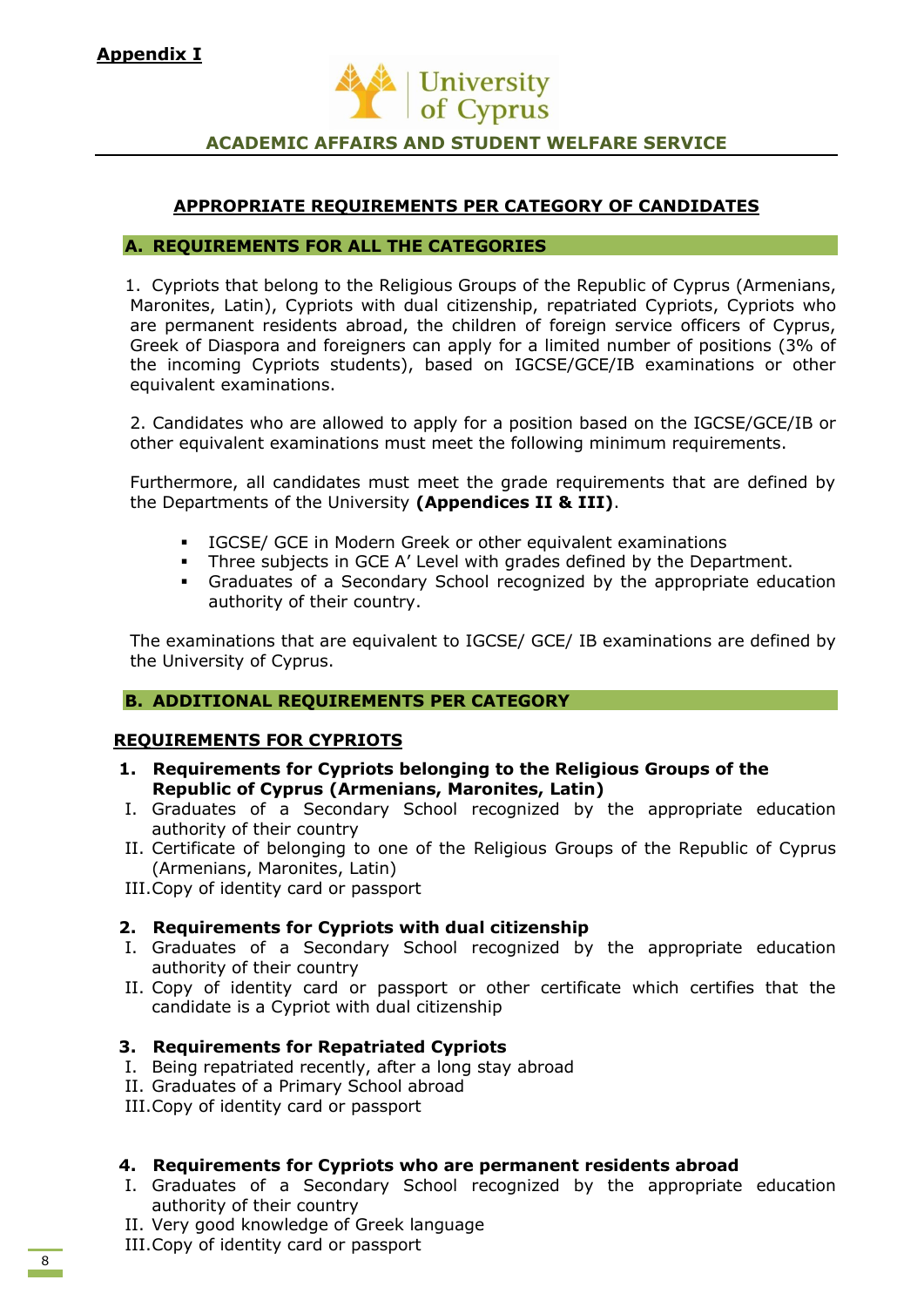# **5. Requirements for children of foreign service officers of Cyprus**

- I. Certificate of performance of Primary or Secondary School
- II.Certificate of employment by the Ministry of Foreign Affairs
- III. Copy of identity card or passport

# **REQUIREMENTS FOR GREEKS OF DIASPORA**

- I. Being graduates of a Secondary School, recognized by the appropriate education authority of their country (The school certificate must be translated into Greek).
- II. Certificate of very good knowledge of Greek language
- III. Certificate of citizenship, which certifies their Greek origin
- IV. Copy of identity card or passport.

# **REQUIREMENTS FOR FOREIGNERS**

- I. Being graduates of a Secondary School, recognized by the appropriate education authority of their country.
- ΙΙ. Certificate of good knowledge of Greek language.
- ΙΙΙ. Certificate of citizenship
- IV. Copy of identity card or passport.

**NOTE FOR ALL CANDIDATES:** Candidates belonging to the above mentioned categories can also take a position in the University of Cyprus by participating in the Pancyprian examinations organized by the Ministry of Education and Culture of the Republic of Cyprus. In this case, candidates are not included in the 3% of University of Cyprus places. Furthermore, candidates are not allowed to participate in both procedures at the same time.

#### **VISA/ENTRY PERMIT**

Students with European passport must contact the Civil Registry and Migration Department of the Republic of Cyprus for the issuance or renewal of Temporary Residence Permit in Cyprus **(Appendix IV)**.

For all non- EU candidates, who will study at the University of Cyprus, a visa/ entry permit to the Republic of Cyprus is required. The visa / entry permit is issued by the Civil and Migration Department of the Republic of Cyprus **(Appendix IV)**.

### **TUITION FEES**

There are no tuition fees for EU Students. Tuition fees for non-European students are **€6,834** (Euro) per academic year.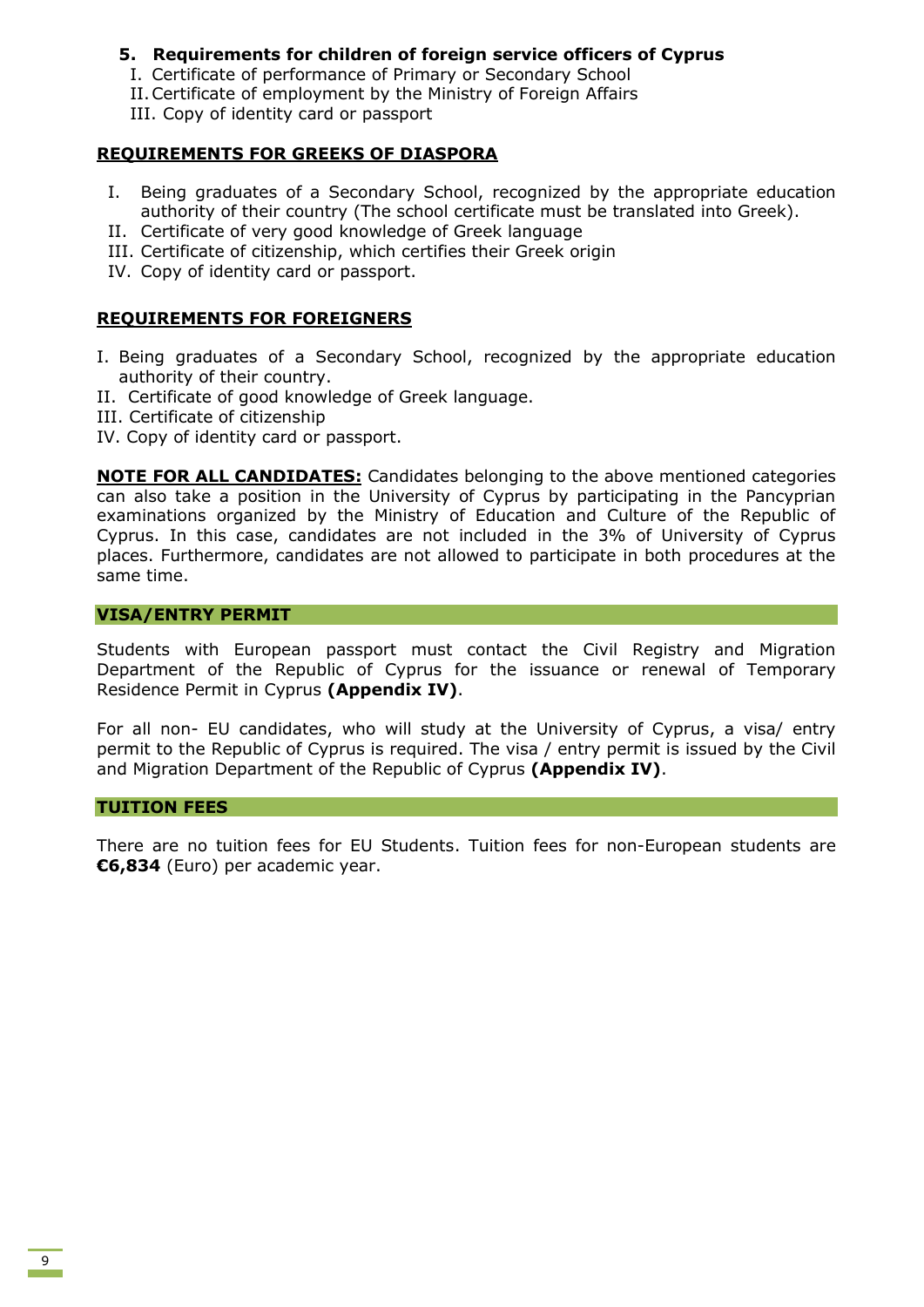# **ENTRY REQUIREMENTS FOR OVERSEAS STUDENTS BASED ON INTERNATIONAL EXAMINATIONS (GCE/GCSE EXAMINATIONS)**

### **Department of English Studies**

**GCE A' Level** in English Language with minimum grade **B** and **GCE A' Level** in two further subjects with minimum grades **B, C**. **GCE A' Level** in Modern Greek may be one of the two subjects.

### **Department of French and European Studies**

Degree French Language and Literature

**GCE/IGCSE** in French Language and two further subjects with minimum grades **B**. One of the two subjects could be Modern Greek Language.

### Or **French Baccalauréat.**

For the Degree of *French Language and Literature*, Modern Greek is not required**.**

### Degree of Modern Languages and European Studies

**GCE/IGCSE** in a general lesson with minimum grade **C**, **GCE/IGCSE** in Modern Greek Language and in French or in English Language with minimum grade **B.**

For the Degree of *Modern Language and European Studies*, Modern Greek is essential.

# **Department of Turkish Studies and Middle Eastern Studies**

**GCE A' Level** in three subjects from the following with minimum grade **B**: Modern Greek Language, History, English or Turkish Language or Literature.

### **Department of Biological Sciences**

**GCE/IGCSE** in Modern Greek with minimum grade **B** and **GCE A' Level** in three subjects from the following with minimum grade **B**: Mathematics, Physics, Chemistry, Biology.

### **Department of Mathematics and Statistics**

Degree of Mathematics

### Degree of Mathematics and Statistics

**GCE/IGCSE** in Modern Greek or other equivalent examinations with minimum grade **C**  or a Certificate of very good knowledge of Greek language issued by the Ministry of Education and Culture, or other equivalent certificates. **GCE A' Level** in Mathematics with minimum grade **A** and **GCE A' Level** in two subjects from Pure and Applied Sciences (e.g. Further Mathematics, Statistics, Physics, Chemistry or Computers ) with minimum combined grades **B and C**.

#### **Department of Computer Science**

**GCE O' Level /IGCSE** in Modern Greek or other equivalent examinations with minimum grade **C**. **GCE A' Level** in Mathematics with minimum grade **B** and **GCE A' Level** in two other subjects from the following with minimum grade **B:** Physics, Chemistry, Biology, Computer Science, Economics, Business Administration.

#### **Department of Physics**

**GCE O' Level /GCSE** in Modern Greek with minimum grade **C** or other equivalent examinations. **GCE A' Level** in Mathematics and Physics with minimum grade **B** and **GCE A' Level** in another subject from Pure and Applied Sciences with minimum grade **B** (e.g. Further Mathematics, Biology, Chemistry and Computer Science).

#### **Department of Chemistry**

**GCE A' Level** in Chemistry, Physics and Mathematics with minimum grade **B** and **IGCSE/GCE** in Modern Greek or other equivalent examinations.

# **Department of Education**

Degree of Preschool

### Degree of Primary School

**IGCE/GCE** in Modern Greek with grade **A** and **GCE A' Level** in three subjects with minimum grade **B**, from the following: Mathematics, Physics, History, Ancient Greek, Economics, Literature, or Geography. One of the three subjects must be either Mathematics or Physics.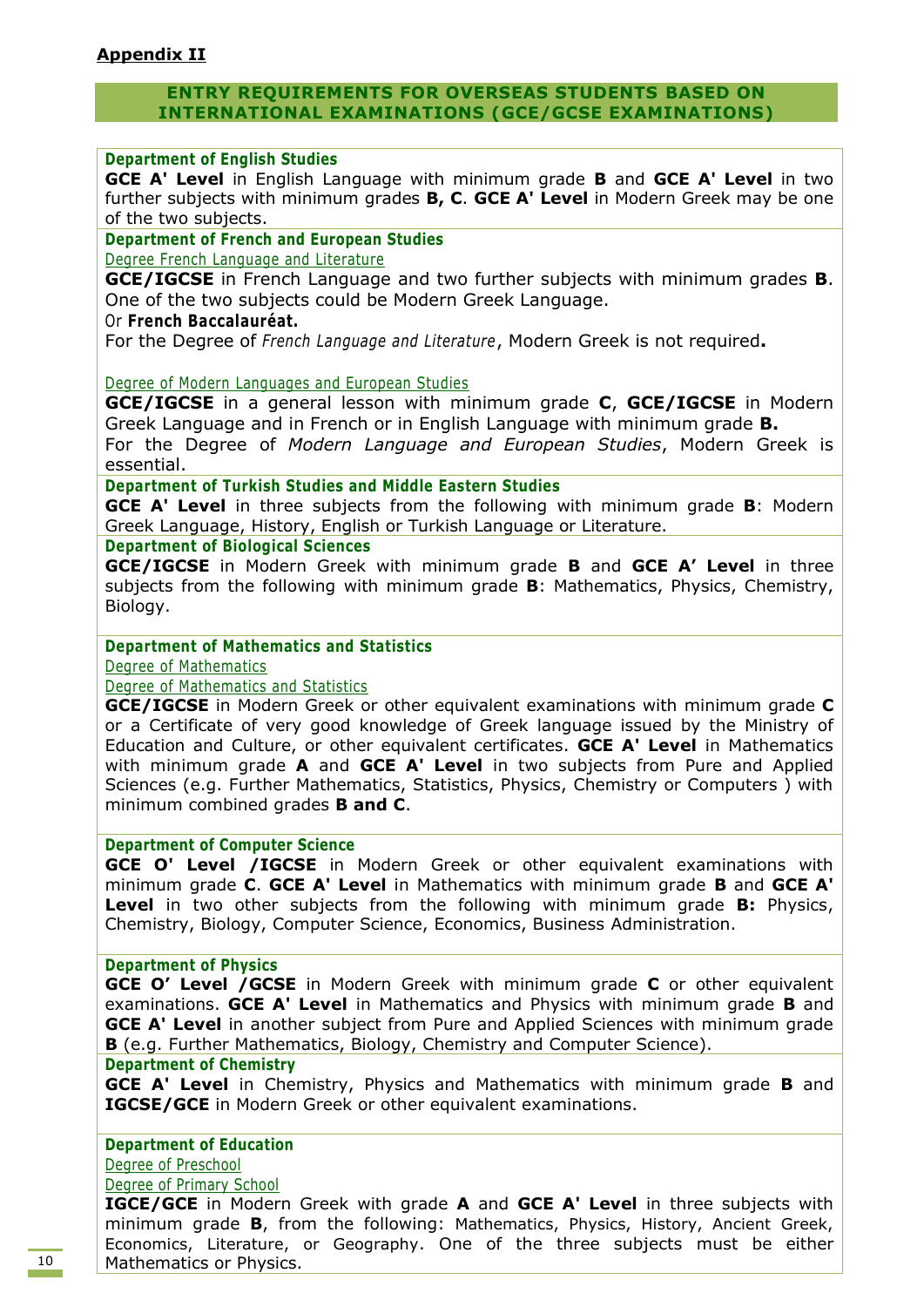**Department of Social and Political Sciences** Degree of Political Sciences Degree of Sociology Degree of Journalism

**GCE A' Level** in three subjects with minimum grades **B, B, C**. Modern Greek must be one of the subjects.

# **Department of Psychology**

**GCE O' Level** in Modern Greek with minimum grade **B** or **GCE A' Level** in Modern Greek with minimum grade **C** and **GCE A' Level** in three other subjects from the following with minimum grades **B, C, C**: Mathematics, Physics, History, Economics. One of the three subjects must be either Mathematics or Physics.

#### **Department of Law**

**GCE A' Level** Modern Greek with grade **A**, **IGCSE/GCE** in English Language with minimum grade **B** and **GCE A' Level** in three other subjects with minimum grades **A,B,B**.

#### **Department Business and Public Administration**

**IGCSE/GCE** in Modern Greek with minimum grade **B** or equivalent certificate of very good knowledge of Greek language. **GCE A' Level** in three other subjects with minimum grades **A, B, B.** One of the three subjects must be Mathematics.

### **Department of Accounting and Finance**

**IGCSE/GCE** in Modern Greek with minimum grade **B** or equivalent certificate of very good knowledge of Greek language. **GCE A' Level** in three other subjects with minimum grades **A, B, B.** One of the three subjects must be Mathematics**.**

#### **Department of Economics**

Degree of International, European and Economic Studies

Degree of Economics

**IGCSE/GCE** in Modern Greek with minimum grade **B**, **GCE A' Level** in Mathematics and **GCE A' Level** in two other subjects from the following fields with minimum grades **B,B,C**: Economics, Pure and Applied Sciences, Social Sciences and History.

Interdepartmental Program in Mathematics and Economics

**IGCSE/GCE** in Modern Greek or other equivalent examinations with minimum grade **C** or a Certificate of very good knowledge of Greek language issued by the Ministry of Education and Culture, or other equivalent certificates. **GCE A´ Level** in Mathematics with grade **Α** and **GCE A' Level** in two other subjects from the Pure and Applied Sciences e.g. Further Mathematics, Statistics, Physics, Chemistry, Computer Science, with minimum grade **B** and **C**. One of the subjects may be **GCE A' Level** in Economics with minimum grade **Β**.

### **Department of Architecture**

**GCE O' Level** in Modern Greek with minimum grade **B** or other equivalent examinations. **GCE A' Level** in Mathematics with minimum grade **B**, **GCE A' Level** in Physics with minimum grade **B** and **GCE A' Level** in another subject from the following with minimum grade **B**: Art and Design / Fine Art, Further Mathematics, Computer Science.

#### **Department of Electrical and Computer Engineering**

Degree of Electrical Engineer

#### Degree of Computer Engineer

**GCE O' Level** in Modern Greek with grade **A**. **GCE A' Level** in Mathematics with grade **A**, **GCE A' Level** in physics with grade **A** and **GCE A' Level** in another subject from the following with minimum grade **B**: Biology, Chemistry, Further Mathematics, Computer Science.

#### **Department of Mechanical and Manufacturing Engineering**

**GCE/IGCSE** in Modern Greek with minimum grade **B** or other equivalent certificate of good knowledge of Greek Language. **GCE A' Level** in Mathematics and Physics with minimum grade **B** and **GCE A' Level** in another subject from the following with minimum grade **C**: Biology, Chemistry, Further Mathematics, Computer Science.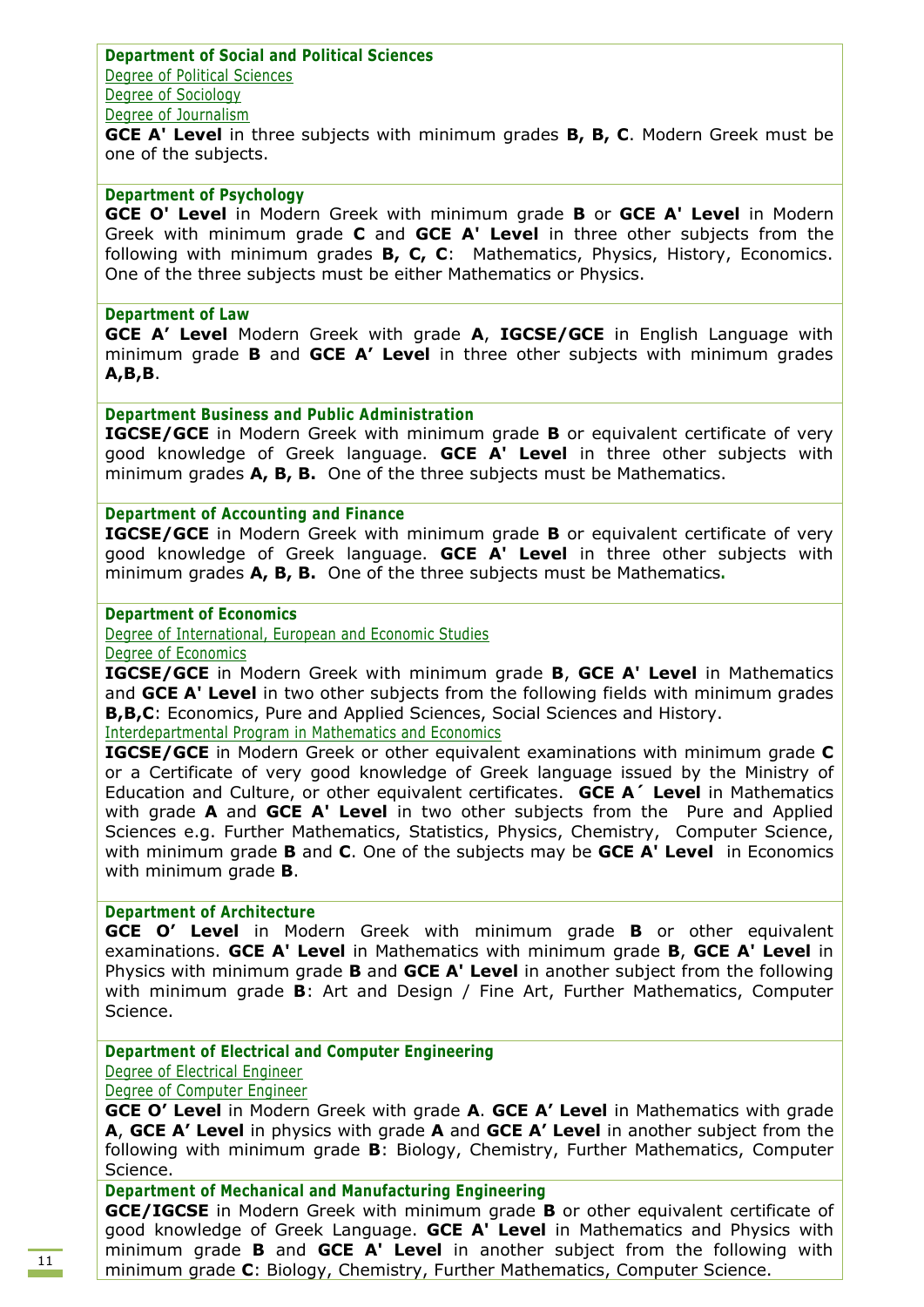### **Department of Civil and Environmental Engineering**

**GCE A' Level** in Mathematics and Physics with minimum grade **B** and **GCE A' level** in another subject from the following with minimum grade **C**: Biology, Chemistry, Further Mathematics, Computer Science.

**Department of Byzantine and Modern Greek Studies**

**GCE A' Level** in three subjects with minimum grades **B,C,C**.

**Department of History and Archaeology GCE A' Level** in Modern Greek and History with minimum grades **A** and **B** and **GCE A' Level** in any other subject with minimum grade **C**.

**Department of Classics and Philosophy** Degree of Classical Studies Degree of Philosophy **GCE A' Level** in three relevant subjects with minimum grades **B,C,C.**

### **Medical School**

**GCE O' Level/ GCSE** in Modern Greek with grade **A\*** and three **GCE A' level** subjects with grade **A** from the following: Physics, Chemistry, Biology, Mathematics.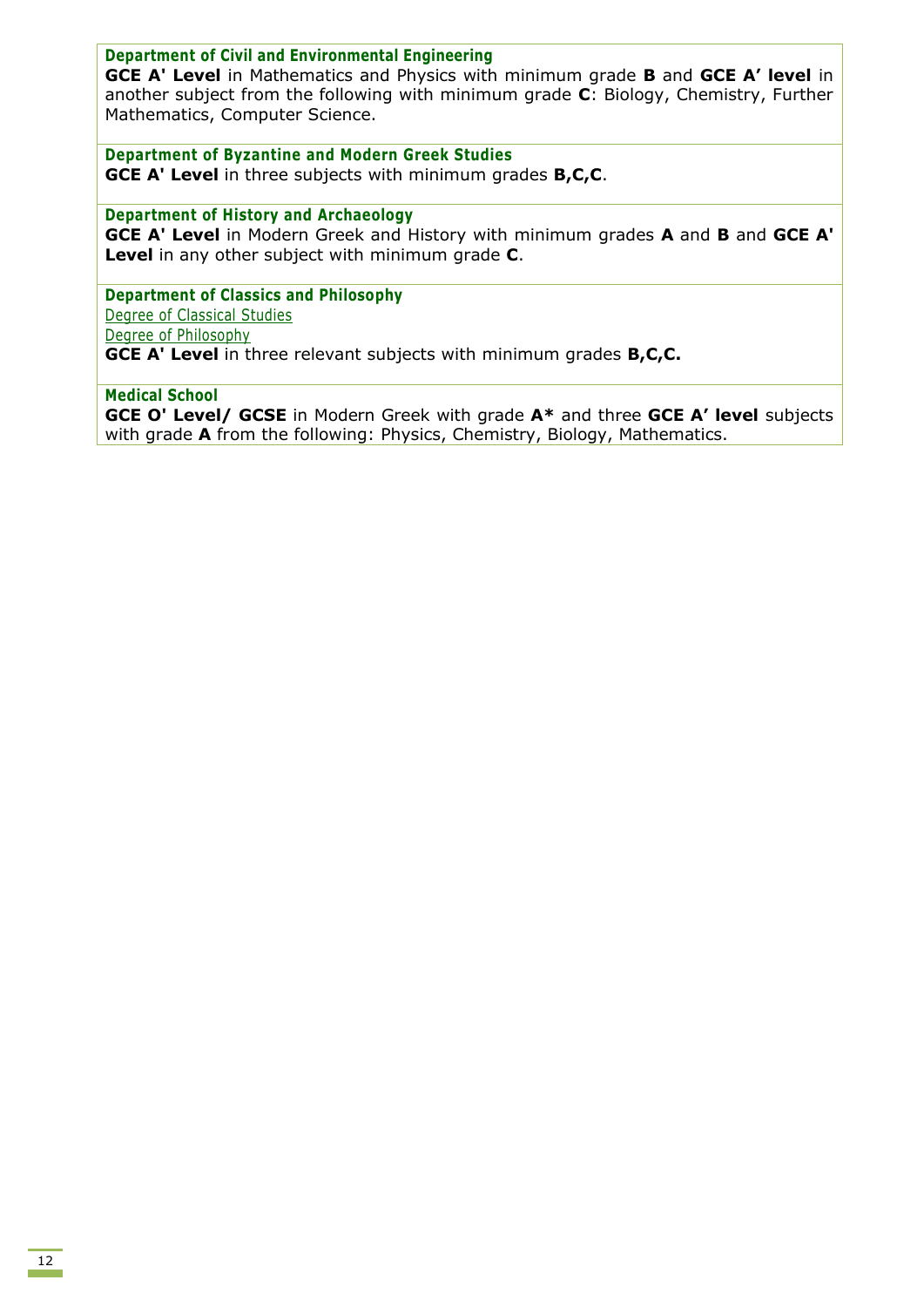# **Appendix III**

# **ENTRY REQUIREMENTS FOR OVERSEAS STUDENTS BASED ON INTERNATIONAL (IB) AND EUROPEAN (EB) BACCALAUREATE**

### **Department of English Studies**

**32 Points.** English Language at **Higher Level** with grade **6** and two further subjects at **Higher Level** with grade **6** and **5.**

**Department of French and European Studies**

Degree of French Language and Literature

**32 Points.** One subject in French at **Higher Level** with grade **6** and two further subjects at **Higher Level** with grade **5.**

Degree of Modern Languages and European Studies

**32 Points.** One subject in French or English Language at **Higher Level** with grade **6** and two further subjects at **Higher Level** with grade **5.**

**Department of Turkish Studies and Middle Eastern Studies**

**32 Points.** History at **Higher Level** with grade **6**, English or Turkish and any other **Higher Level** subject with combination of grades **6 and 5**.

### **Department of Biology Sciences**

**32 Points.** Mathematics at **Higher Level** with grade **6** and two further **Higher Level** subjects from the following with combination of grades **6 and 5**: Biology, Physics, and Chemistry.

# **Department of Mathematics and Statistics**

Degree of Mathematics

Degree of Mathematics and Statistics

**34 Points.** Mathematics at **Higher Level** with grade **6**, one **Higher Level** subject from Physics, Chemistry, Computer Science with grade **6** and one **Higher Level** subject with minimum grade **5**.

#### **Department of Computer Science**

**33 Points.** Mathematics at **Higher Level** with grade **6** and two further **Higher Level** subjects from the following with a combination of grades **6 and 5**: Biology, Physics, Chemistry, Computer Science, Economics, Public and Business Administration.

#### **Department of Physics**

**33 Points.** Mathematics at **Higher Level** with minimum grade **6**, Physics at **Higher Level** with minimum grade **6** and one **Higher Level** subject from the following with minimum grade **5**: Chemistry, Computer Science, and Biology.

#### **Department of Chemistry**

**31 Points.** Chemistry at **Higher Level** and Mathematics at **Higher Level** with minimum grades **6 and 5** and one **Higher Level** subject from the following with minimum grade **5**: Physics or Biology.

# **Department of Education**

Degree of Preschool Degree of Primary School

**32 Points.** Modern Greek at **Higher Level** with minimum grade **6** and three **Higher Level** subjects from the following with minimum grade **5**: Mathematics, Ancient Greek, Physics, Chemistry, Biology, History, Geography and Economics.

**Department of Social and Political Sciences**  Degree of Political Sciences Degree of Sociology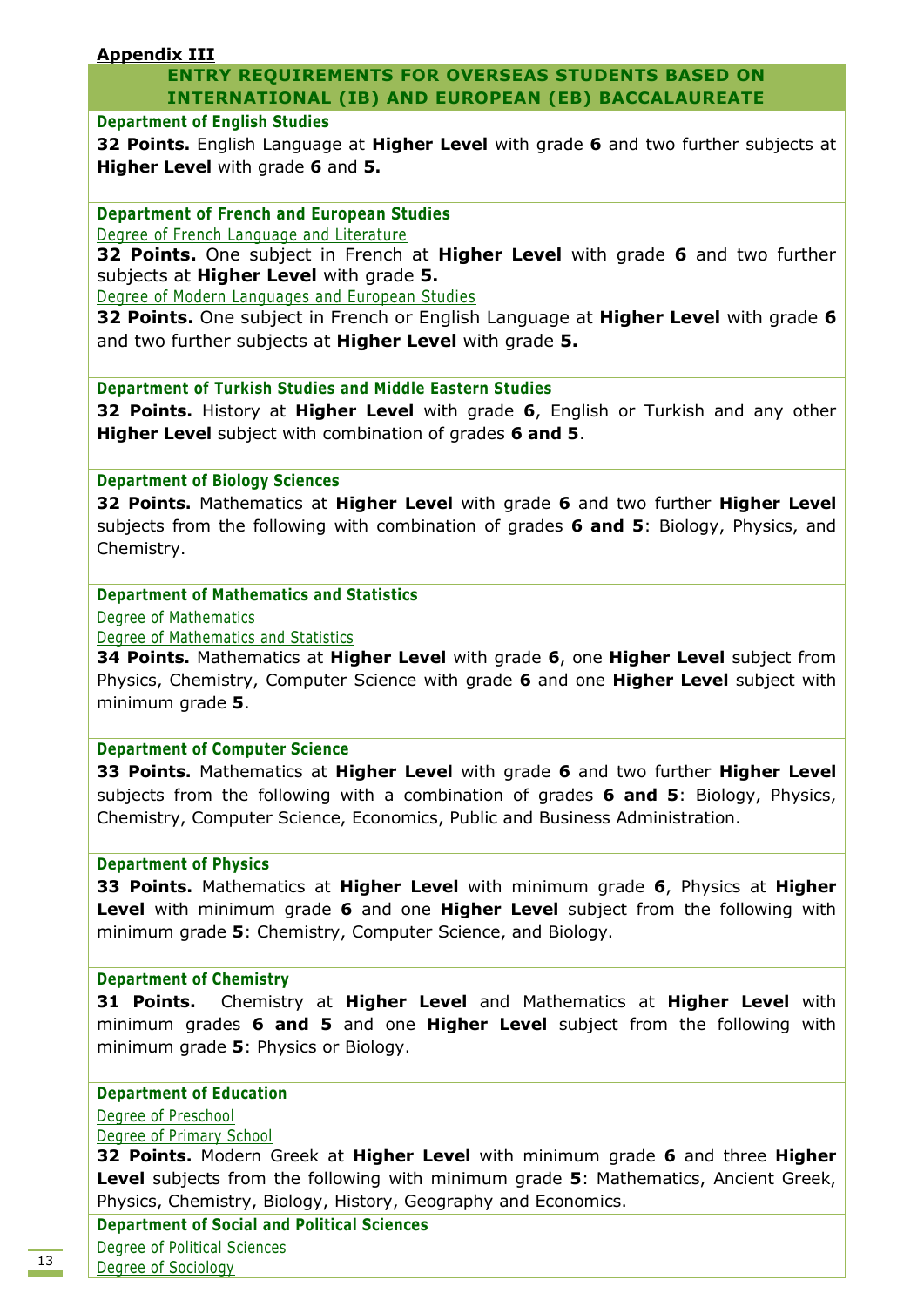#### Degree of Journalism

**31 Points.** Three **Higher Level** subjects with combination of grades **6, 5, 5.**

#### **Department of Psychology**

**33 Points.** Modern Greek at **Higher Level** and English at **Higher Level** with combination of grades **6 and 5** and any two subjects at **Higher Level** with combination of grades **6 and 5.**

#### **Department of Law**

**34 Points.**Modern Greek at **Higher Level** with minimum grade **6**, English at **Higher Level** with minimum grade **5** and any two subjects at **Higher Level** with minimum grade **6.**

**Department of Business and Public Administration** 

**34 Points.** One of the subjects must be Mathematics at **Higher Level** with minimum grade **6.**

#### **Department of Accounting and Finance**

**34 Points.** One of the subjects must be Mathematics at **Higher Level** with minimum grade **6.**

#### **Department of Economics**

Degree of International, European and Economic Studies

Degree of Economics

**32 Points.** Mathematics at **Higher Level** with minimum grade **6** and any two subjects at **Higher Level** with minimum grade **6 and 5.**

Interdepartmental Program in Mathematics and Economics

**34 Points.** Mathematics at **Higher Level** with minimum grade **6**, one subject at **Higher Level** with minimum grade **6** from the following: **Physics, Chemistry, Computer Science** and another subject at **Higher Level** with minimum grade **5**.

#### **Department Architecture**

**32 Points.** Mathematics and Physics at **Higher Level** with grade **6** and another subject at **Higher Level** with grade **5.**

**Department Electrical and Computer Engineering**

Degree of Electrical Engineering

Degree of Computer Engineering

**31 Points.** Mathematics and Physics at **Higher Level** with minimum grade **6** and one subject at **Higher Level** from the following with minimum grade **5:** Biology, Chemistry and Computer Science.

**Department Mechanical and Manufacturing Engineering** 

**31 Points.**Mathematics and Physics at **Higher Level** with minimum grade **6** and one subject from the following at **Higher Level** with minimum grade **5**: Biology, Chemistry, and Computer Science.

**Department Civil and Environmental Engineering**

**32 Points.** Mathematics and Physics at **Higher Level** with minimum grade **6** and one subject at **Higher Level** with minimum grade **5.**

#### **Department of Byzantine and Modern Greek Studies**

**32 Points.** Modern Greek at **Higher Level** with minimum grade **6**, Ancient Greek at **Higher Level** with minimum grade **5** and another subject at **Higher Level** with minimum grade **6.**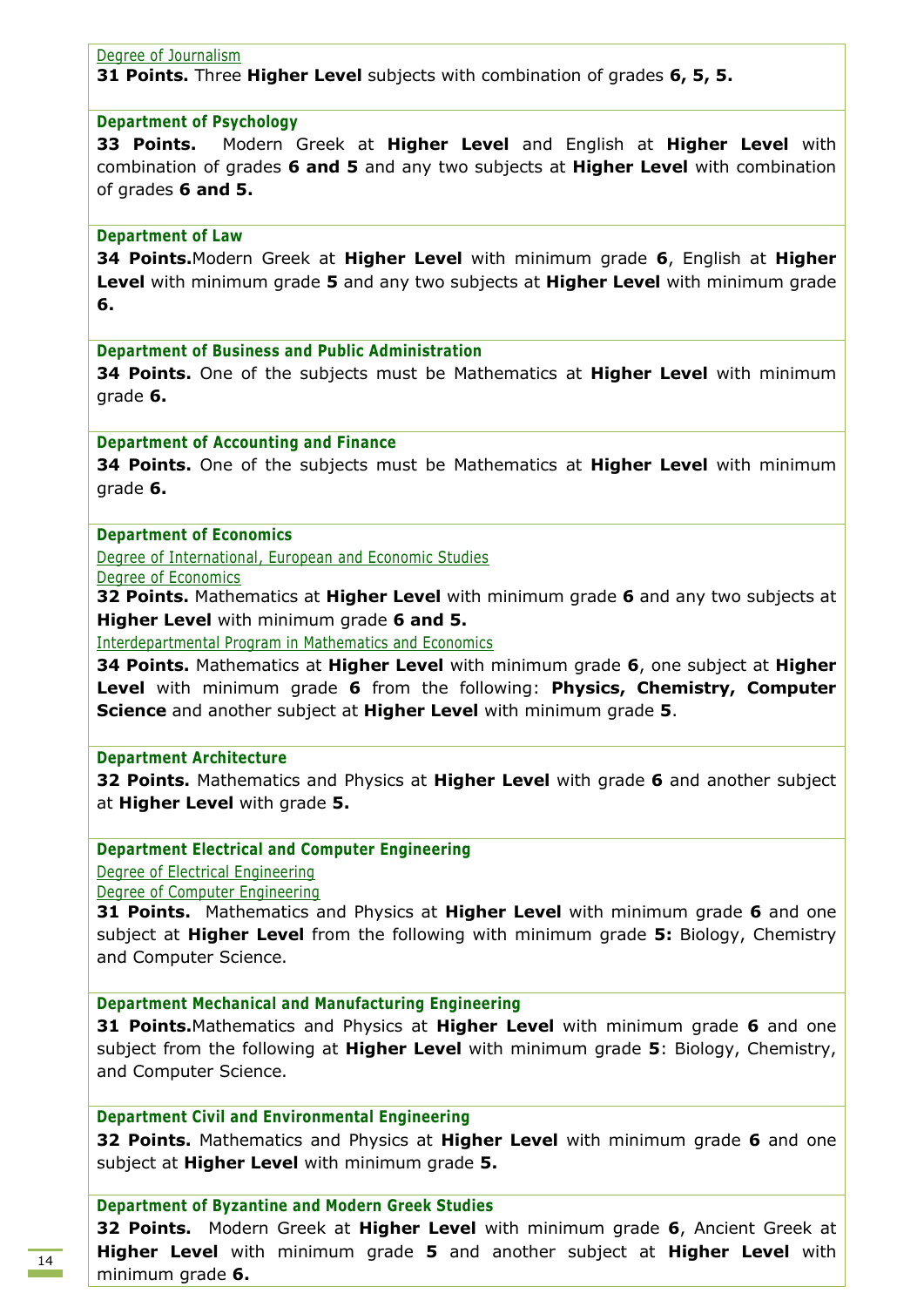# **Department of History and Archaeology 32 Points.** Three **Higher Level** subjects with minimum grade **5.**

### **Department of Classics and Philosophy**

Degree of Classical Studies

# Degree of Philosophy

**31 Points.**Modern Greek at **Higher Level** with minimum grade **6**, Ancient Greek at **Higher Level** with minimum grade **5** and Latin Literature at **Higher Level** with minimum grade **5.** 

### **Medical School**

**35 Βαθμοί**. Modern Greek at **Higher Level** with minimum grade **6 and three** other subjects **in Higher Level** with minimum grade **6** from the following: Physics, Chemistry, Biology, Mathematics.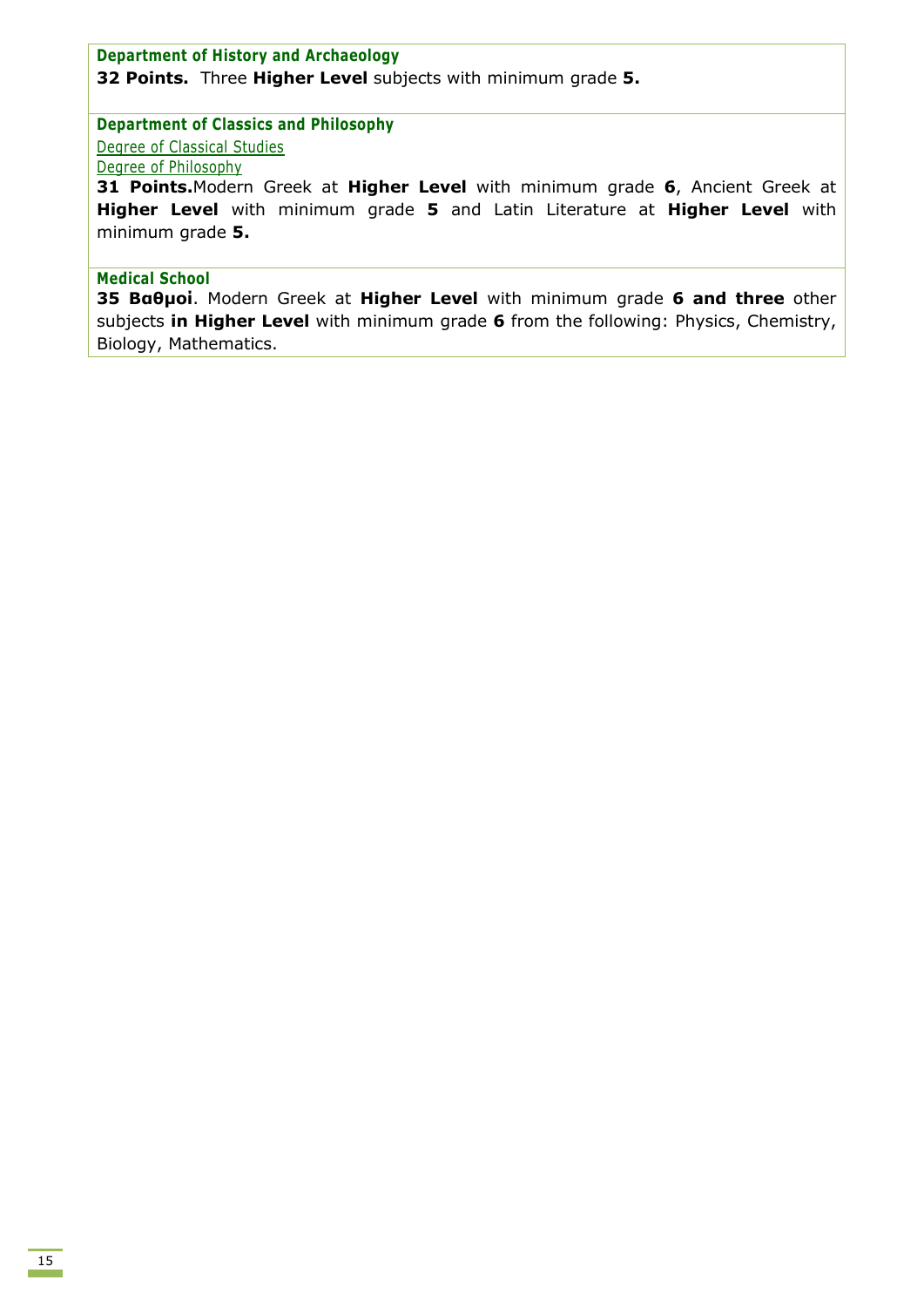# **Appendix IV**

### **EU NATIONALS - ISSUANCE OR RENEWAL OF TEMPORARY RESIDENCE PERMIT**

Students with European passport must contact the Civil Registry and Migration Department of the Republic of Cyprus for the issuance or renewal of Temporary Residence Permit in Cyprus.

All nationals of an E.U. member state within three months from the day of their arrival in Cyprus must complete the form [MEU1A](http://www.moi.gov.cy/moi/crmd/crmd.nsf/461D3DEC6BC490B3C2257D23002CE0BA/$file/%CE%91%CE%99%CE%A4%CE%97%CE%A3%CE%97%20MEU1.pdf) (is available from the website of the Civil Registry and Migration Department and submit it to the Civil Registry and Migration Department, Cyprus with the following documents:

- A valid passport or identity card and a photocopy of it.
- A registration letter from the University of Cyprus.

 A solemn declaration from the student or any other proof that he/she has sufficient resources to support himself/herself and family.

• A certificate that they are covered by a private health insurance in respect of all risks within the Republic, unless they are holders of the European Medical Card E111. A documentary proof that they are covered by a medical insurance in their countries.

2 passport size photographs.

|    | <b>VISA/ENTRY PERMIT REQULATIOS FOR NON-EU STUDENTS</b>                                                                                                                                                                                                                                                                                                                                                                                                                              |
|----|--------------------------------------------------------------------------------------------------------------------------------------------------------------------------------------------------------------------------------------------------------------------------------------------------------------------------------------------------------------------------------------------------------------------------------------------------------------------------------------|
| 1. | Application form M58 thoroughly completed and signed                                                                                                                                                                                                                                                                                                                                                                                                                                 |
| 2. | Duly certified copy of passport or other travel document, with a validity<br>of:                                                                                                                                                                                                                                                                                                                                                                                                     |
|    | (i) at least the expected duration of studies<br>(ii) at least two years                                                                                                                                                                                                                                                                                                                                                                                                             |
| 3. | Duly certified copy of criminal record from the official authorities of the<br>country of residence with official translation in Greek or English.                                                                                                                                                                                                                                                                                                                                   |
| 4. | Original medical certificates attesting to good health, and including blood<br>tests (hepatitis B, C, HIV and syphilis) and Chest X-Ray (Tuberculosis).<br>Medical examinations are considered valid for a four-month period                                                                                                                                                                                                                                                         |
| 5. | Acceptance letter from University of Cyprus in order to Register to a<br>program of studies, including a description of a specific programme of<br>studies and its duration                                                                                                                                                                                                                                                                                                          |
| 6. | Documentary proof from a bank in their country that first-semester tuition<br>fees have been transferred through Western Union/ Money Gram or by<br>swift transfer (this is not required when the foreigner is granted a full<br>scholarship)                                                                                                                                                                                                                                        |
| 7. | Duly certified copy of confirmation letter from a Banking Institution<br>*validity of six months, in his country of residence, of his financial ability<br>to cover tuition fees, living and repatriation expenses (and the Bank<br>statement must have at least €7000 within the account - the last month<br>before the application process) or duly certified confirmation letter of<br>scholarship, issued by the awarding institution, if this is in his country of<br>residence |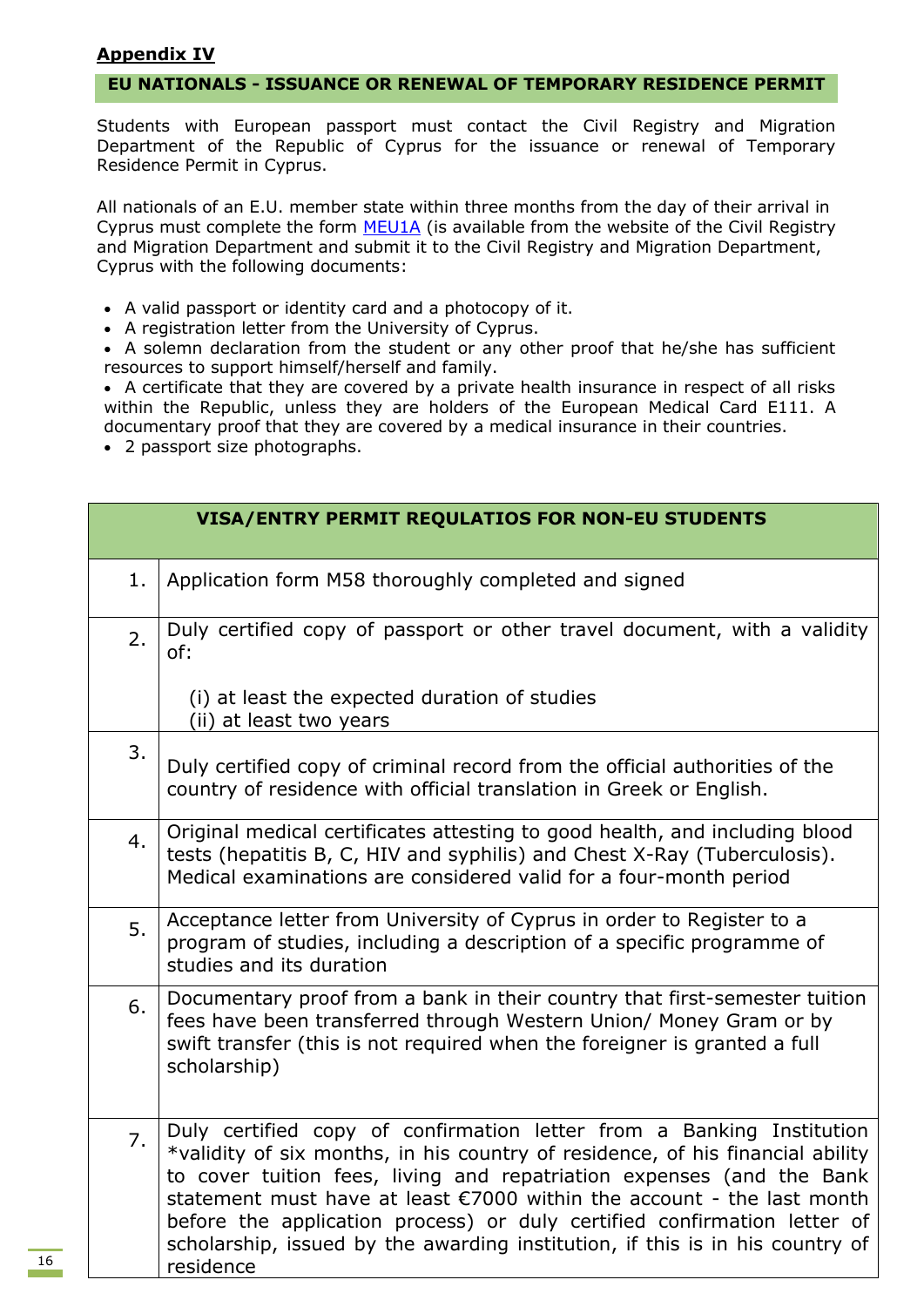| 8.  | Duly certified copies of academic and other qualifications                                                                                                                                                                                                                                                                                                    |
|-----|---------------------------------------------------------------------------------------------------------------------------------------------------------------------------------------------------------------------------------------------------------------------------------------------------------------------------------------------------------------|
| 9.  | A certificate that the University will cover repatriation expenses                                                                                                                                                                                                                                                                                            |
| 10. | 4 passport size photographs                                                                                                                                                                                                                                                                                                                                   |
| 11. | €85,43 visa fees.                                                                                                                                                                                                                                                                                                                                             |
|     | VISA/TEMPORARY RESIDENCE PERMIT REQULATIONS FOR NON-EU STUDENTS                                                                                                                                                                                                                                                                                               |
| 1.  | Application form M61 thoroughly completed and signed                                                                                                                                                                                                                                                                                                          |
| 2.  | Application form M-EDU completed and signed (for biometric features)                                                                                                                                                                                                                                                                                          |
| 3.  | Certified copy of passport with a validity of at least 2 years                                                                                                                                                                                                                                                                                                |
| 4.  | 2 passport sized photographs                                                                                                                                                                                                                                                                                                                                  |
| 5.  | Original blue slip                                                                                                                                                                                                                                                                                                                                            |
| 6.  | Acceptance letter from the University of Cyprus, with full description of<br>his/her program and its duration                                                                                                                                                                                                                                                 |
| 7.  | Original medical examinations for hepatitis B, C, HIV and syphilis and<br>Chest X-Ray (Tuberculosis). Each student upon arrival in Cyprus must do<br>these medical examinations. The results of the examinations must be<br>presented to the Ministry of Health, Medical and Public Health Services in<br>order to be stamped and signed by government doctor |
|     | • $\epsilon$ 15 fees for government doctor to stamped and signed all medical<br>examinations and Chest X-Ray                                                                                                                                                                                                                                                  |
| 8.  | Proof of comprehensive health Insurance in the Republic of Cyprus                                                                                                                                                                                                                                                                                             |
| 9.  | Confirmation from a bank in the Republic of Cyprus that the student has<br>deposited a satisfactory amount of currency to cover his/her living<br>expenses and tuition fees for the period that the residence permit is<br>applied for (minimum €2000).                                                                                                       |
| 10. | Original Rental Agreement contractt certified by the President of a<br>Community<br>Council                                                                                                                                                                                                                                                                   |
| 11. | €34.17 for M61 Fees                                                                                                                                                                                                                                                                                                                                           |
| 12. | €70 for Alien Book Fees.                                                                                                                                                                                                                                                                                                                                      |
| 13. | $E10,00$ for biometric features (fingerprint and photograph)                                                                                                                                                                                                                                                                                                  |